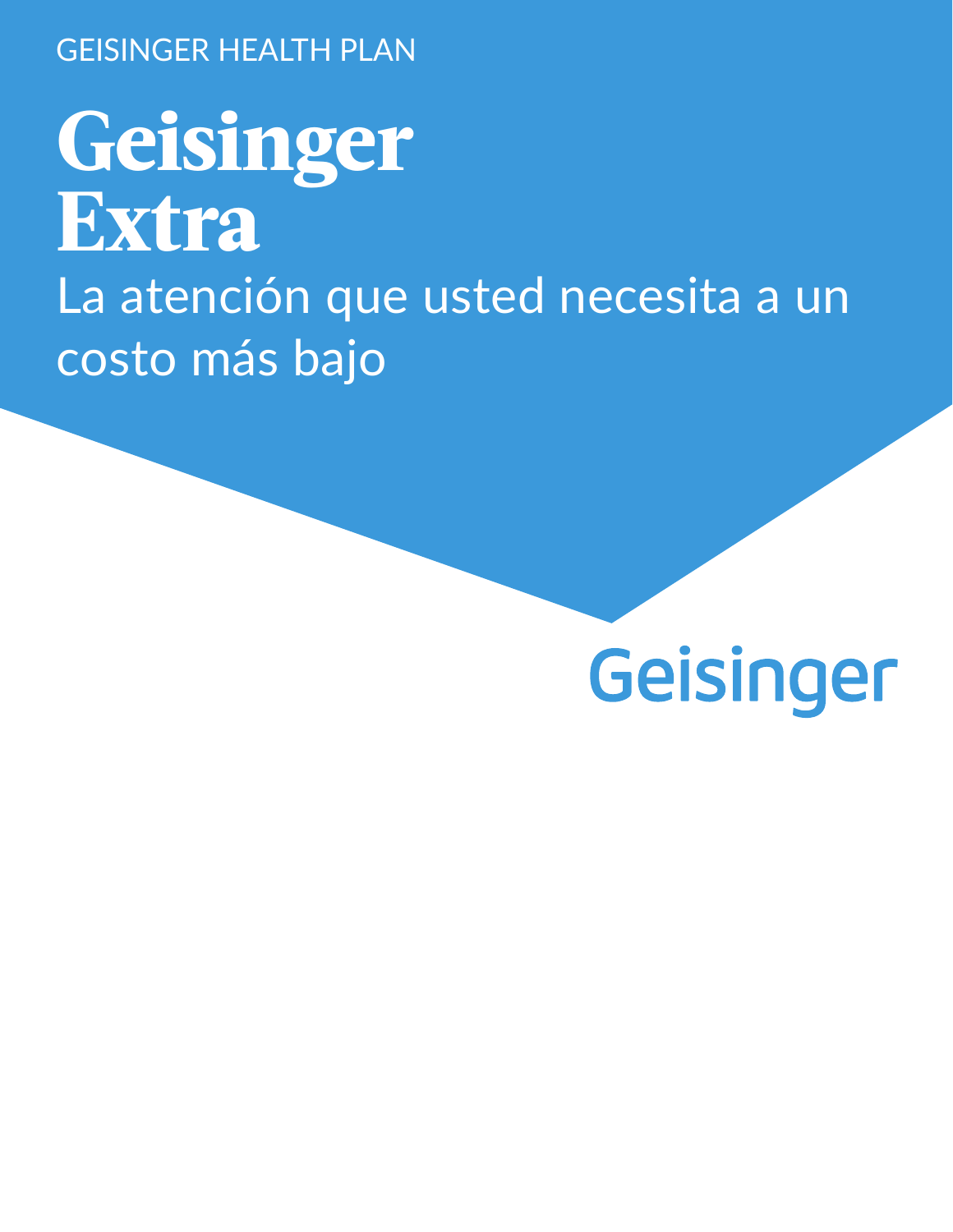

Geisinger Extra brinda una innovadora manera de recibir atención médica. Si selecciona un establecimiento de atención primaria designado como centro Extra pagará copagos más bajos para consultas médicas.

Algunos establecimientos Geisinger Extra también son centros ProvenHealth Navigator® (PHN). En estos consultorios recibirá atención "extra" porque los centros PHN incluyen a una enfermera de Geisinger Health Plan que trabaja estrechamente con los médicos y el personal del consultorio para proporcionar servicios adicionales.

# **Área de servicio y elegibilidad**

Geisinger Extra se ofrece a empresas con grupos pequeños en el segmento del mercado de 1–50 empleados y empresas con grupos grandes en el segmento del mercado de más de 51 empleados, siempre y cuando su ubicación física esté en nuestra área de servicio de Geisinger Extra. Geisinger Extra se ofrece en los siguientes condados:

- Carbon
- Centre
- Clinton
- Columbia
- Cumberland
- Dauphin
- Juniata
- Lackawanna
- Lehigh
- Luzerne
- Lycoming
- Mifflin
- Monroe
	- Montour
	- Northampton
	- Northumberland
	- Perry
	- Schuylkill

Los miembros deben residir en nuestra área de servicio general de Geisinger.

## **Servicios adicionales en centros PHN:**

- Citas para el mismo día para atención de urgencia
- Asesoramiento de salud en el mismo centro
- Asistencia con el manejo de toda la atención médica si tiene problemas médicos complejos
- Ayuda con el traslado del hospital al hogar, si corresponde
- Atención preventiva, como vacunas para la gripe u otras
- Educación sobre cómo manejar mejor la diabetes, enfermedades cardíacas y mucho más

# **¿Tiene preguntas?**

Llame al 800-554-4907.

**En las páginas 3 a 6 de este documento en-contrará la lista de las ubicaciones.**

- Snyder
- Susquehanna
- Union
- Wayne
- Wyoming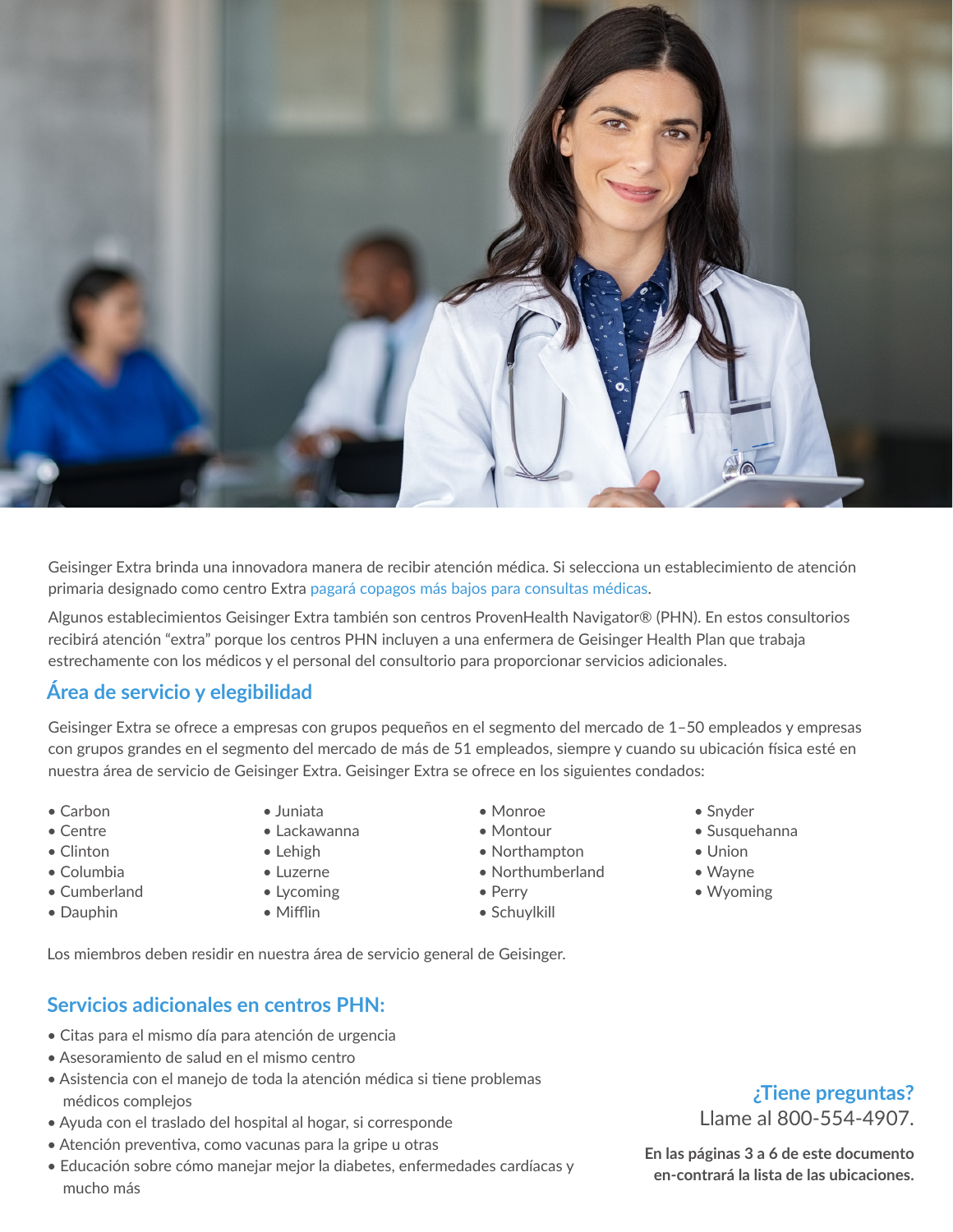# En los siguientes sitios el copago es más bajo

Sus copagos para consultas en el consultorio serán más bajos si selecciona a un médico de uno de los centros indicados a continuación. Los centros marcados con un asterisco (\*) califican para el copago más bajo pero no ofrecen los servicios extra de PHN indicados en la primera página. Nota: la información de este folleto es la actual el 1º de junio de 2022. Visite **GeisingerHealthPlan.com/find** para obtener la información más reciente y para saber si un proveedor específico está aceptando pacientes nuevos.

### **Berks**

St. Luke's Hamburg Primary Care\*

### **Bucks**

- Daniel J. Stauffer, MD\* Quakertown Family Medical Center\* Riegelsville Family Practice\* St. Luke's Dublin Internal Medicine\* St. Luke's Internal Medicine\* St. Luke's Quakertown Internal Medicine Associates\* St. Luke's Quakertown Pediatrics\* St. Luke's Quakertown Primary Care\* St. Luke's Sellersville Primary Care\* St. Luke's Upper Bucks Family
- Medical Center\*

### **Carbon**

Lehighton Medical Associates\*

- Manzella Family Healthcare\*
- St. Luke's Albrightsville Primary Care\*
- St. Luke's Anthracite Primary Care\*
- St. Luke's Internal Medicine\*
- St. Luke's Lehighton Family Practice\* St. Luke's Miners Health Center –
- Lansford\*
- St. Luke's Miners Health Center Nesquehoning\*
- St. Luke's Palmerton Pediatrics\*
- St. Luke's Palmerton Primary Care\*
- St. Luke's Primary Care Nesquehoning\* Joe S. Zhou, MD\*

### **Centre**

Geisinger 65 Forward Health Center - State College\* Geisinger Bellefonte Geisinger Healthplex State College Geisinger Healthplex State College Pediatrics\* Geisinger Philipsburg Geisinger Philipsburg Pediatrics\* Geisinger Scenery Park Mount Nittany Physician Group – Bellefonte

Mount Nittany Physician Group – Blue Course Dr Mount Nittany Physician Group – Green Tech Dr Mount Nittany Physician Group – Park Ave Mount Nittany Physician Group – Peds Bellefonte\* Mount Nittany Physician Group – Peds Boalsburg\* Mount Nittany Physician Group – Penns Valley Mount Nittany Physician Group – Philipsburg Oasis Lifecare LLC\*

### **Clinton**

Family Practice Center PC – Lock Haven Geisinger Avis Geisinger Medical Clinic Lock Haven Susquehanna Health Family Medicine at Lock Haven

### **Columbia**

Geisinger 65 Forward Health Center\* Geisinger Benton Geisinger Berwick Geisinger Bloomsburg East First St Geisinger Bloomsburg Pediatrics\* Geisinger Buckhorn Medical Clinic Susquehanna Valley Medical Specialities

### **Cumberland**

Family Practice Center PC – Ameigh Family Practice Center PC – Boiling Springs Family Practice Center PC – Enola Family Practice Center PC – Mechanicsburg Penn State Health Holy Spirit Camp Hill\* Penn State Health Holy Spirit Carlisle\* Penn State Health Holy Spirit Carlisle – Pediatrics\* Penn State Health Holy Spirit Mechanicsburg\*

# **Busque una ubicación en línea**

### Visite

**GeisingerHealthPlan.com/find**  y seleccione "Find a doctor or location" (Buscar un doctor o una ubicación). En el área de búsqueda, introduzca su ubicación y elija su plan. Haga clic en el botón de búsqueda para ver una lista de proveedores según la ubicación introducida.

Para mostrar solo a los proveedores de Geisinger Extra, marque las casillas "Geisinger Extra" o "ProvenHealth Navigator" en el filtro de redes por niveles (Tiered Networks) en el lado izquierdo de los resultados de búsqueda.

Tenga en cuenta que: Es importante asegurarse de que un proveedor esté aceptando pacientes nuevos antes de hacer una cita. Para mayor facilidad, puede filtrar los resultados de búsqueda para mostrar solo a los proveedores que están aceptando pacientes nuevos.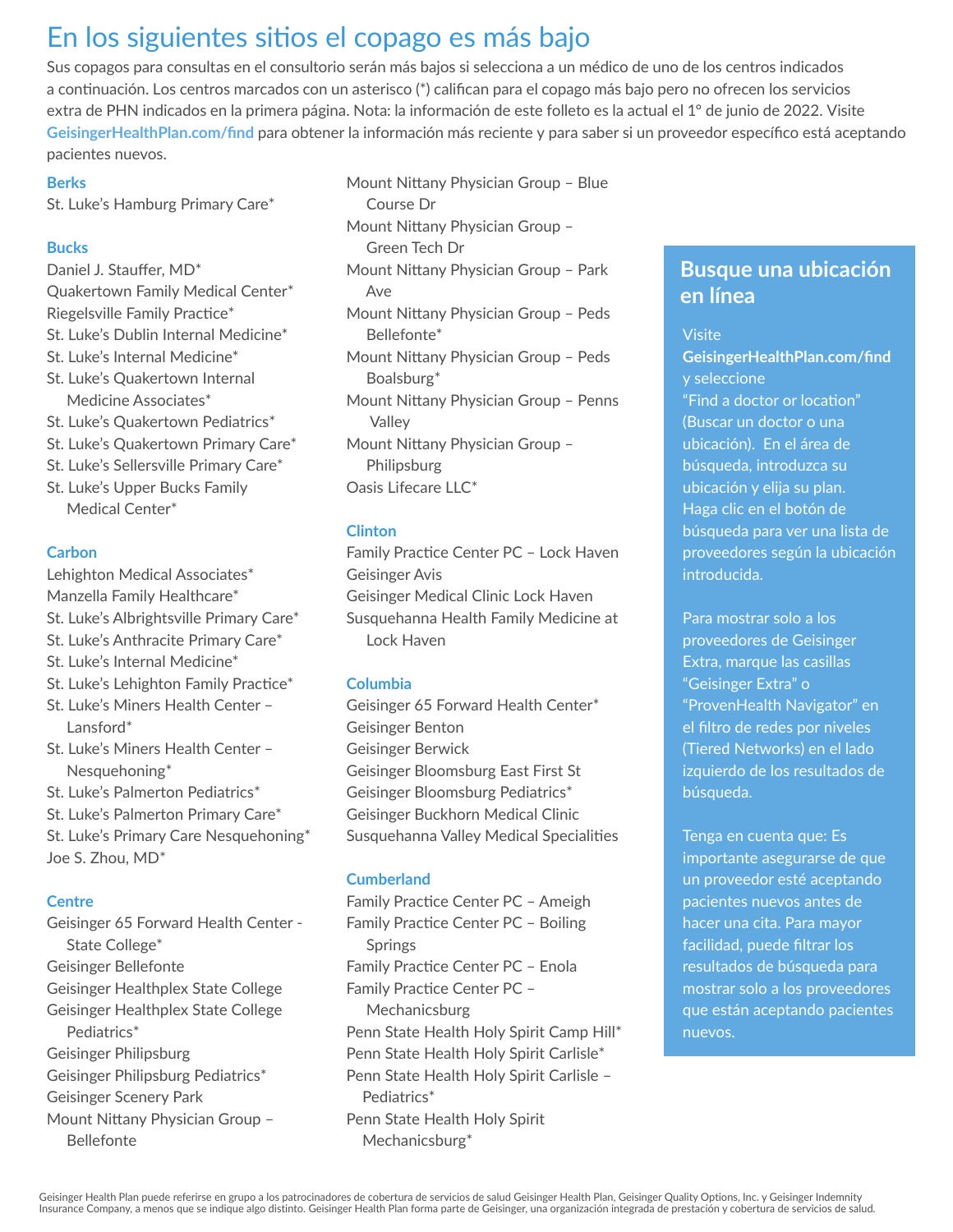### **Cumberland (cont.)**

Penn State Health Holy Spirit Mechanicsburg – Internal Med\* Penn State Health Holy Spirit Mechanicsburg – Pediatrics\* Penn State Health Holy Spirit Primary Care Enola\*

### **Dauphin**

Family Practice Center PC – Colonial Rd Family Practice Center PC – Commerce Family Practice Center PC – Elizabethville Family Practice Center PC – Halifax Family Practice Center PC – Harrisburg Family Practice Center PC – Hershey Family Practice Center PC – Lykens Family Practice Center PC – Main St Lykens Family Practice Center PC – Millersburg Family Practice Center PC – State Route 209 Family Practice Center PC – Steelton Penn State Health Holy Spirit Harrisburg\*

### **Hunterdon (NJ)**

St. Luke's North Hunterdon Physicians\*

#### **Huntingdon**

Geisinger Huntingdon

#### **Juniata**

Family Practice Center PC – Mifflintown Geisinger Mifflin Geisinger Mifflintown

#### **Lackawanna**

Anders P. Nelson, MD\* Blondek Center For Pediatric Health & Wellness PC\* Carbondale Family Health Center\* Geisinger 65 Forward Health Center\* Geisinger PrimeMed – Clarks Summit Geisinger PrimeMed – Dunmore Geisinger PrimeMed – Jessup Geisinger PrimeMed – Moosic Geisinger PrimeMed – Olyphant Geisinger PrimeMed – Peckville Geisinger PrimeMed – Scranton Geisinger Scranton Geisinger Scranton Pediatrics\*

Geisinger Viewmont Health Associates\* LIFE Geisinger\* Paul A. Tomcykoski, DO\* Pediatrics Associates of Kingston\* Pediatrics of Northeastern Pennsylvania\* Scranton Primary Health Care\* The Wright Center Medical Group PC Clarks Summit\* The Wright Center Medical Group PC Jermyn\* The Wright Center Medical Group PC Scranton\*

### **Lancaster**

Family Practice Center PC – Elizabethtown

### **Lehigh**

ABW St. Luke's Pediatric\* Allentown Family Health Center St. Luke's Sacred Heart\* Chew Street Primary Care St. Luke's Sacred Heart\* Children's Health Care Associates\* Connelly Family Practice\* Coopersburg Center Valley Family Practice\* Coopersburg Family Practice\* Hamilton Primary Care St. Luke's Sacred Heart\* Hanover Family Medical Group St. Luke's Sacred Heart\* North Whitehall Family Practice\* Pediatric & Adolescent Services St. Luke's Sacred Heart\* South Mountain Family Practice Center\* St. Luke's Allentown Pediatrics\* St. Luke's Bethlehem Internal Medicine\* St. Luke's Cedar Point Primary Care\* St. Luke's Coopersburg Pediatrics\* St. Luke's Emaus Avenue Family Practice\* St. Luke's Fogelsville Primary Care\* St. Luke's Internal Medicine\* St. Luke's Internal Medicine - Allentown\* St. Luke's Internal Medicine Hamilton Court\* St. Luke's Kids Care\* St. Luke's Lehigh Primary Care\* St. Luke's Macungie Medical Group\*

- St. Luke's Northern Valley Primary Care\*
- St. Luke's Northgate Internal Medicine\*
- St. Luke's Walbert Avenue Medical Center\*
- St. Luke's West Allentown Primary Care\*
- Stanley Stein and Richard Stein Allentown\*
- Stanley Stein and Richard Stein Bethlehem\*

Valley Family Practice\*

Walbert Avenue Primary Care St. Luke's Sacred Heart\*

Whitehall Primary Care

St. Luke's Sacred Heart\*

#### **Luzerne**

Bassam F. Bittar, MD\* CommunityCare Hazleton CommunityCare Hazleton – Pediatrics\* CommunityCare Kistler CommunityCare Kistler – Pediatrics\* Geisinger 65 Forward Health Center\* Geisinger Dallas Geisinger Dallas Family Practice Geisinger Forty Fort Pediatrics\* Geisinger Kingston Geisinger Mountain Top Geisinger Mountain Top Pediatrics\* Geisinger Nanticoke Geisinger Pittston Geisinger Pittston Pediatrics\* Geisinger Primary Care Carbondale\* Geisinger Wilkes-Barre Geisinger Wilkes-Barre Pediatrics\* LIFE Geisinger\* Partners in Pediatrics – Dallas\* Partners in Pediatrics – Forty Fort\* Pediatric Associates of Kingston LLC Kingston\* Pediatric Associates of Kingston LLC Mountain Top\* Pediatric Associates of Kingston LLC Pittston\* Rubina A. Zaman, MD, LLC\* The Wright Center for Community Health\* The Wright Center Medical Group PC – Franklin St.\* The Wright Center Medical Group PC – Sharpe St.\*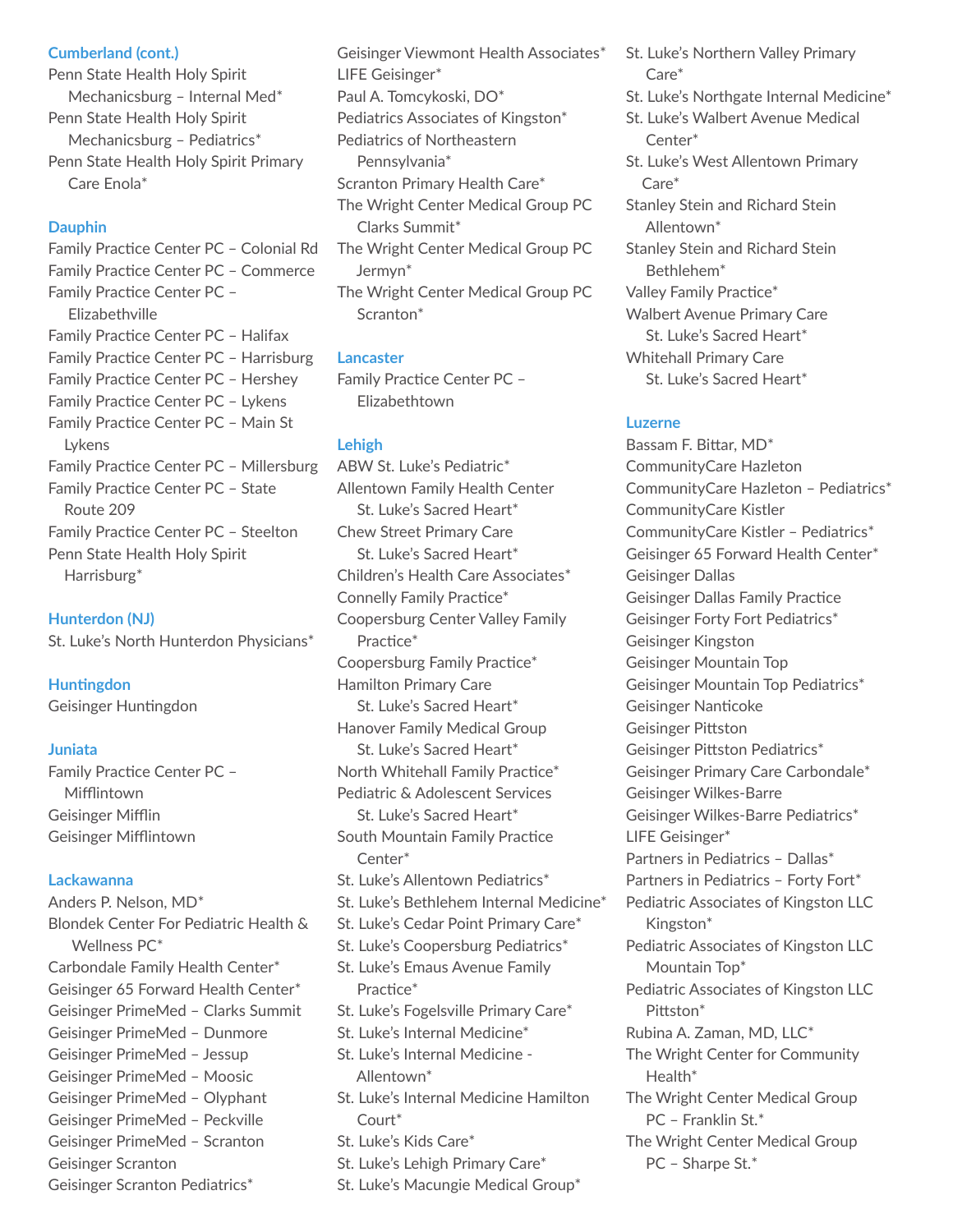### **Luzerne (cont.)**

Valley Medical\* Wyoming Valley Pediatrics\*

### **Lycoming**

Family Medicine Residency Center Family Practice Center PC – Hughesville Family Practice Center PC – Montoursville Family Practice Center PC – Muncy Family Practice Center PC – River Ave 1st Floor Family Practice Center PC – River Ave 2nd Floor Family Practice Center PC – Southside Geisinger Jersey Shore Geisinger Lycoming Susquehanna Health Family Medicine at Duboistown Susquehanna Health Family Medicine at Loyalsock Susquehanna Health Family Medicine at Montoursville Susquehanna Health at Montoursville Extended Hours Susquehanna Health Internal Medicine Susquehanna Health Pediatrics Susquehanna Health The Work Center Susquehanna Pediatrics at South Williamsport\* UPMC Family Medicine at Muncy UPMC Primary Care Williamsport **Mifflin**

Geisinger Big Valley Geisinger Lewistown Geisinger Lewistown Pediatrics\* LIFE Geisinger\* Mount Nittany Physician Group – Reedsville

### **Monroe**

- East West Medical Group\* Geisinger Mt. Pocono Geisinger Mt. Pocono Pediatrics\* Pocono Adult & Pediatric Medicine\* Pocono Pediatric and Adolescent Medicine\* St. Luke's Brodheadsville Family Practice\* St. Luke's Internal Medicine\*
- St. Luke's Internal Medicine Bartonsville\*
- St. Luke's Kresgeville Family Practice\*
- St. Luke's Medical Associates of Monroe County\*
- St. Luke's Monroe Family Practice\*
- St. Luke's Pocono Pediatric Associates\*
- St. Luke's Stroudsburg Internal Medicine\*
- St. Luke's Zahra Pediatrics\*

### **Montgomery**

Pennsburg Family Practice\* St. Luke's Harleysville Pediatrics\*

### **Montour**

Geisinger Healthplex Woodbine Lane – Family Medicine Geisinger Healthplex Woodbine Lane – General Pediatrics\* GMC General Internal Medicine GMC General Pediatrics\*

#### **Northampton**

ABW St. Luke's Pediatrics Bath\* ABW St. Luke's Pediatrics Wind Gap\* ASC at St. Luke's Hospital Bethlehem\* ASC at St. Luke's Hospital Easton\* Joseph F. Bacak III, MD\* Hassan Bozorgnia, MD\* Bushkill Family Practice\* Children's Choice Pediatrics PC\* Easton Family Practice PC\* Govindji B. Fuletra, MD\* Sally Haggerty, MD\* Lawrence M. Galtman, MD\* Greater Lehigh Family Medicine LLC\* H.C. Lee, M.D.\* Medical Associates of Bethlehem\* Nazareth Family Practice\* Northampton Medical Associates St. Luke's Sacred Heart Palmer Pediatrics PC\* Pediatric Medical Center of Lehigh Valley Inc.\* Saucon Valley Family Practice\* South Bethlehem Family Practice\* St. Luke's Anderson Pediatrics\* St. Luke's Children's Choice Pediatrics\* St. Luke's Easton Area Family Medicine\* St. Luke's Family Medicine 25th Street\* St. Luke's Family Medicine Easton\* St. Luke's Family Medicine Nazareth\*

- St. Luke's Family Practice Blue Valley\*
- St. Luke's Family Practice Forks\*
- St. Luke's Family Practice Palmer\*
- St. Luke's Family Practice at Walnutport\*
- St. Luke's Family Practice Wind Gap\*
- St. Luke's Internal Medicine Allentown\*
- St. Luke's Internal Medicine Bath\*
- St. Luke's Internal Medicine Bethlehem\*
- St. Luke's Internal Medicine Easton\*
- St. Luke's Internal Medicine Northgate\*
- St. Luke's Internal Medicine Wilson\*
- St. Luke's Kids Care\*
- St. Luke's Lifestyle Medicine Center\*
- St. Luke's Nazareth Road Internal Medicine\*
- St. Luke's Northern Valley Primary Care\*
- St. Luke's Pediatric Associates\*
- St. Luke's Physician Group Family Medicine\*
- St. Luke's Primary Care Easton\*
- St. Luke's Riverside Internal Medicine\*
- St. Luke's South Bethlehem Internal Medicine\*
- St. Luke's Southside Medical Center\* William Penn Family Practice\*

### **Northumberland**

Alakananda Chakrabarty, MD PC\* Family Medicine of Evangelical – Milton Family Medicine of Evangelical – Northumberland Family Practice Center PC – Elysburg Family Practice Center PC – Herndon Family Practice Center PC – Pagana- DeFazio Family Practice Center PC – Sunbury Family Practice Center PC – **Watsontown** Geisinger 65 Forward Health Center\* Geisinger Elysburg Geisinger Kulpmont Geisinger Milton Geisinger Mt. Carmel Geisinger Sunbury LIFE Geisinger\* Miller Donmoyer Family Health Center\* Peter E. McNeil, MD\* St. Joseph's Internal Medicine PC\* Wardeh-Agha Medical Center LLC\*